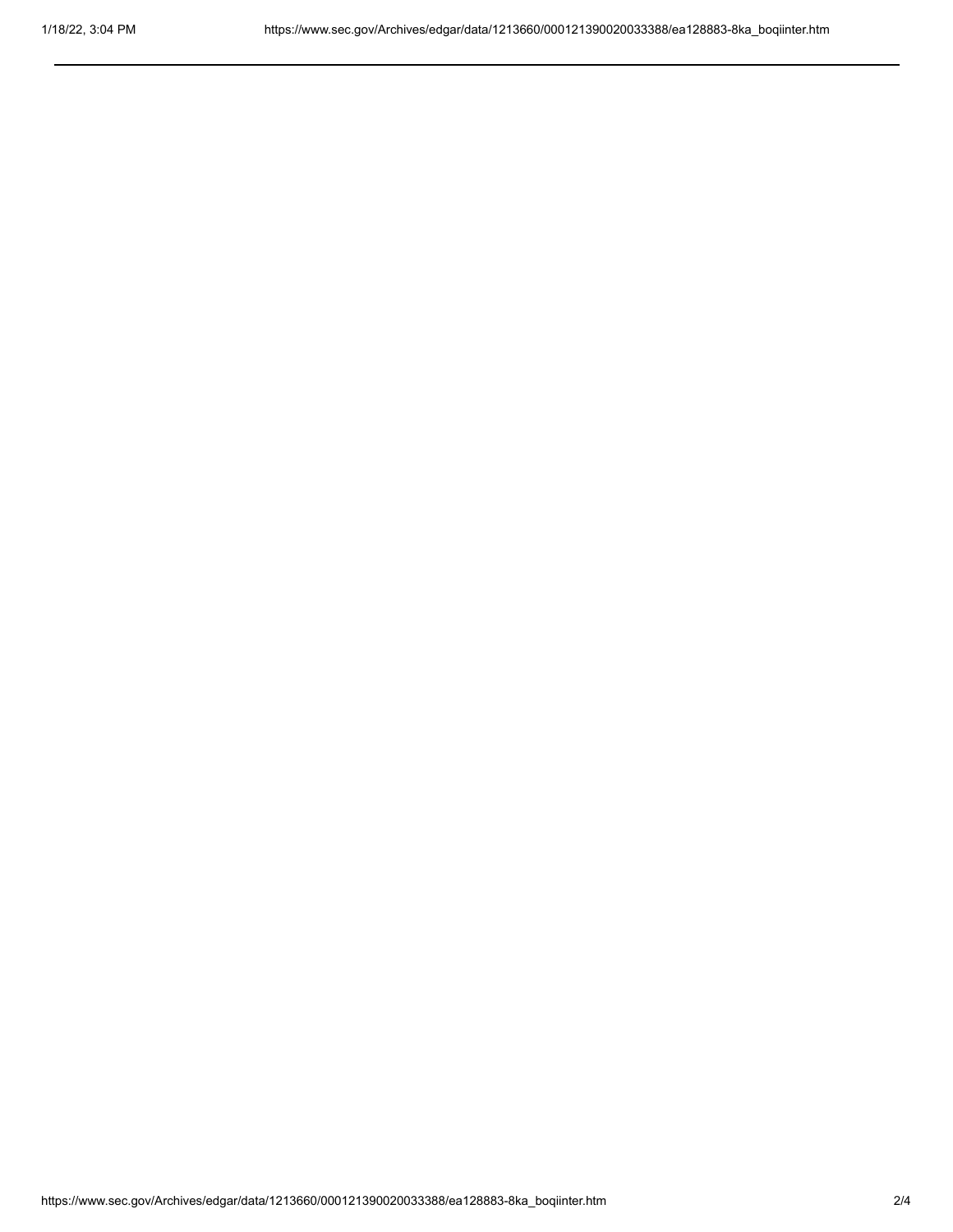### **2.01 Completion of Acquisition or Disposition of Assets**

This Amendment to our Current Report on Form 8-K filed on April 1, 2020 (this "Amendment") is being filed by BOQI International Medical Inc. (the "Company") in connection with the completion of the sale of the Company's legacy energy saving enhancement business conducted through NF Energy Saving Investment Limited and its subsidiaries on June 23, 2020. This Amendment is being filed to provide the pro forma financial information required by Item 9.01 (b) of Form 8-K.

### **Item 9.01 Financial Statements and Exhibits**

### **(b) Pro Forma Financial Information**

The Unaudited Pro Forma Condensed Consolidated Balance Sheet as of June 30, 2020 and Unaudited Pro Forma Condensed Statements of Operations for the Six Months Ended June 30, 2020, are filed as Exhibit 99.2 to this Current Report on Form 8-K/A.

### **(c) Exhibits**

|      | <b>Exhibit No. Description</b>                                                                                 |
|------|----------------------------------------------------------------------------------------------------------------|
| 99.2 | Unaudited Pro Forma Condensed Consolidated Balance Sheet as of June 30, 2020 and Unaudited Pro Forma Condensed |
|      | Statements of Operations for the Six Months Ended June 30, 2020.                                               |
|      | Or                                                                                                             |
|      | Unaudited Pro Forma Condensed Financial Statements                                                             |

#### 1